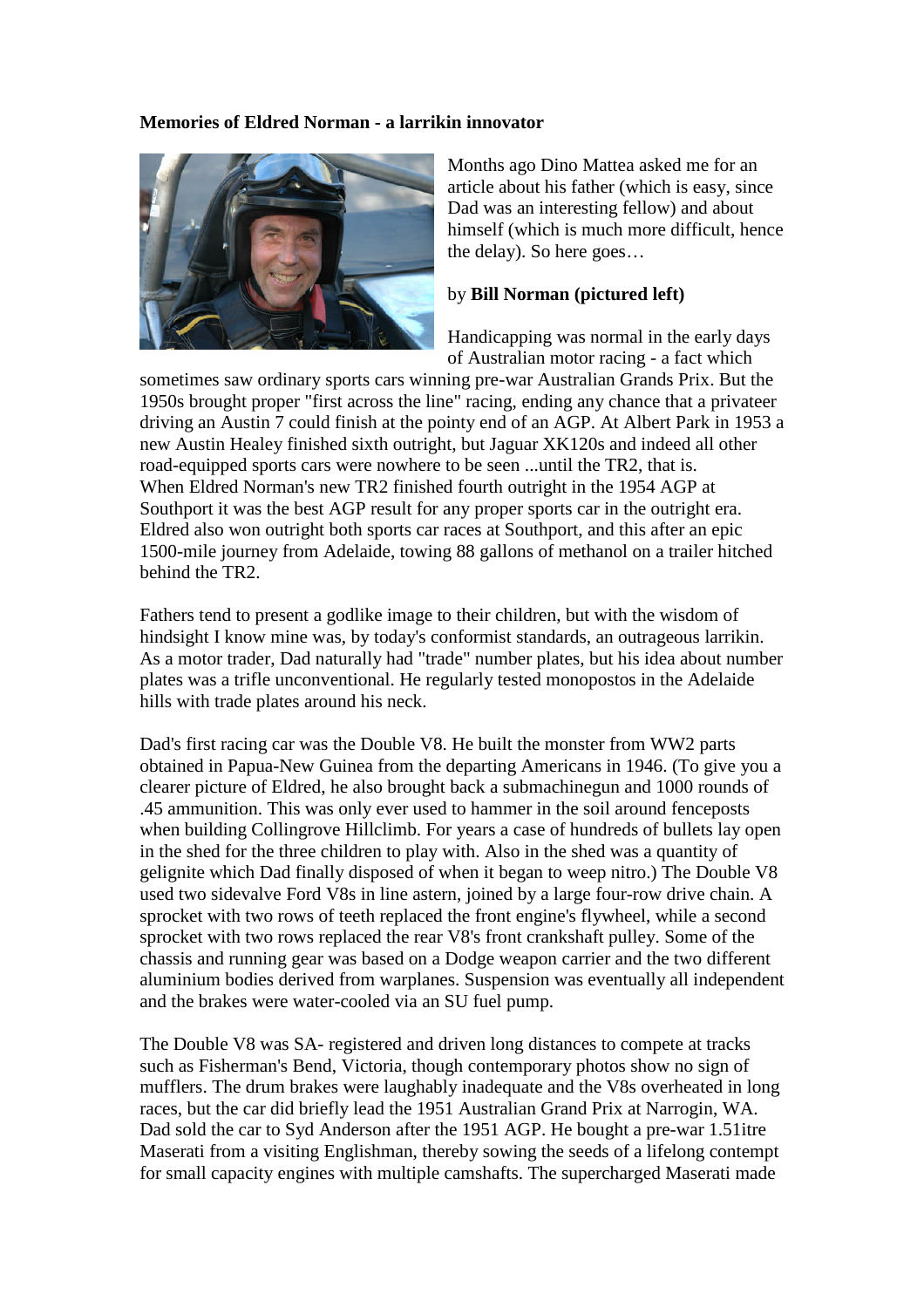lots of noise but was never very fast; worse, it had an insatiable appetite for pistons. Replacing a melted piston was difficult, as I should know. At the age of six Dad employed me in an honorary capacity tightening the Maserati engine's many inaccessible nuts, one-sixth. of a turn at a time.

By 1953 the Maserati was gone and SA's first Triumph TR2 was on order. Ours was a very early model which I was told weighed only 15.3 hundredweight due to a partaluminium body. It was registered SA 1435, originally having disc wheels and no overdrive, white body and red interior. The TR2 was always intended for competition; both wires and overdrive were ordered immediately and Dad began building a supercharged, methanol-burning TR engine. The engine was encouraged by a GM 271 Roots blower driven 1.1 times engine speed for 12psi boost. Eldred experimented with home-made fuel injection, eventually returning to a 2" SU carburettor. Despite using four vee belts for drive, belt-slip was a problem in long races. (At the end of the AGP boost was down to 8psi.) Engine internals were largely standard but the crankshaft was ground undersize, then built up with hard chrome.

Aged 7, I remember going for long test runs in the Adelaide hills with rain pouring in between hood and windscreen at high speed. I would kneel on the passenger seat and steer with one hand - oh joy!.The overdrive was manually operated by a lever beside the transmission tunnel - no risky solenoid for Dad. And as for tyres, why would you want anything better than Adelaide-made Hardie cross plies! Their virtue was they were free and in fairness the Hardies never did blow out, despite running at up to 125mph on the TR2 and 140mph on the Zephyr Special. The body of the TR2 was completely standard, apart from a passenger tonneau, single aero screen and headlight tape. No roll bar or seatbelt in those days of course, and the 'fireproof race suit' was a pair of cotton overalls.

Motor racing was a gentleman's sport in the 1950s so all forms of on-car advertising were banned, but rivalry between the States was absurdly intense, causing competitors to record their state of origin on each car. The car proved stunningly fast and reliable at the Grand Prix, and without any rebuild it then towed the trailer, trophies and prizemoney 1500 miles back to Adelaide, rattling gently from cracked pistons, but otherwise ready to repeat the performance. You will recall that at this meeting the mightly Maybach broke in half at two chassis welds, depositing Stan Jones in the scrub at 100mph. He survived to win the 1958 AGP at Longford. Typically, having engineered a race winner Eldred completely lost interest in the TR2. The car was raced briefly by his good friend Andy Brown (also long deceased) then disappeared from the planet. The TR2 has not been sighted since and may have been wrecked.

Dad's next car was his most innovative - the unique "frameless" Zephyr Special, built in the first 10 weeks of 1955. This car, to the horror of scrutineers, was literally supported and held together by the engine. Eldred bolted an FJ Holden cross member to the front of a Zephyr block and a six inch hydraulic tube to its rear, which in turn carried the rear mounted clutch, transaxle and rear suspension. It was compact, light, rigid, had a perfect weight distribution and low polar moment of inertia. Best of all, the supercharged Zephyr six had so much torque that it could pull an 85mph first gear off the grid. Unlike the TR2 the Zephyr is still around, lovingly restored and maintained by Graeme and Robyn Snape of Gundagai. It is certainly one of Australia's fastest formula libre "specials", but is too noisy for today's decibel